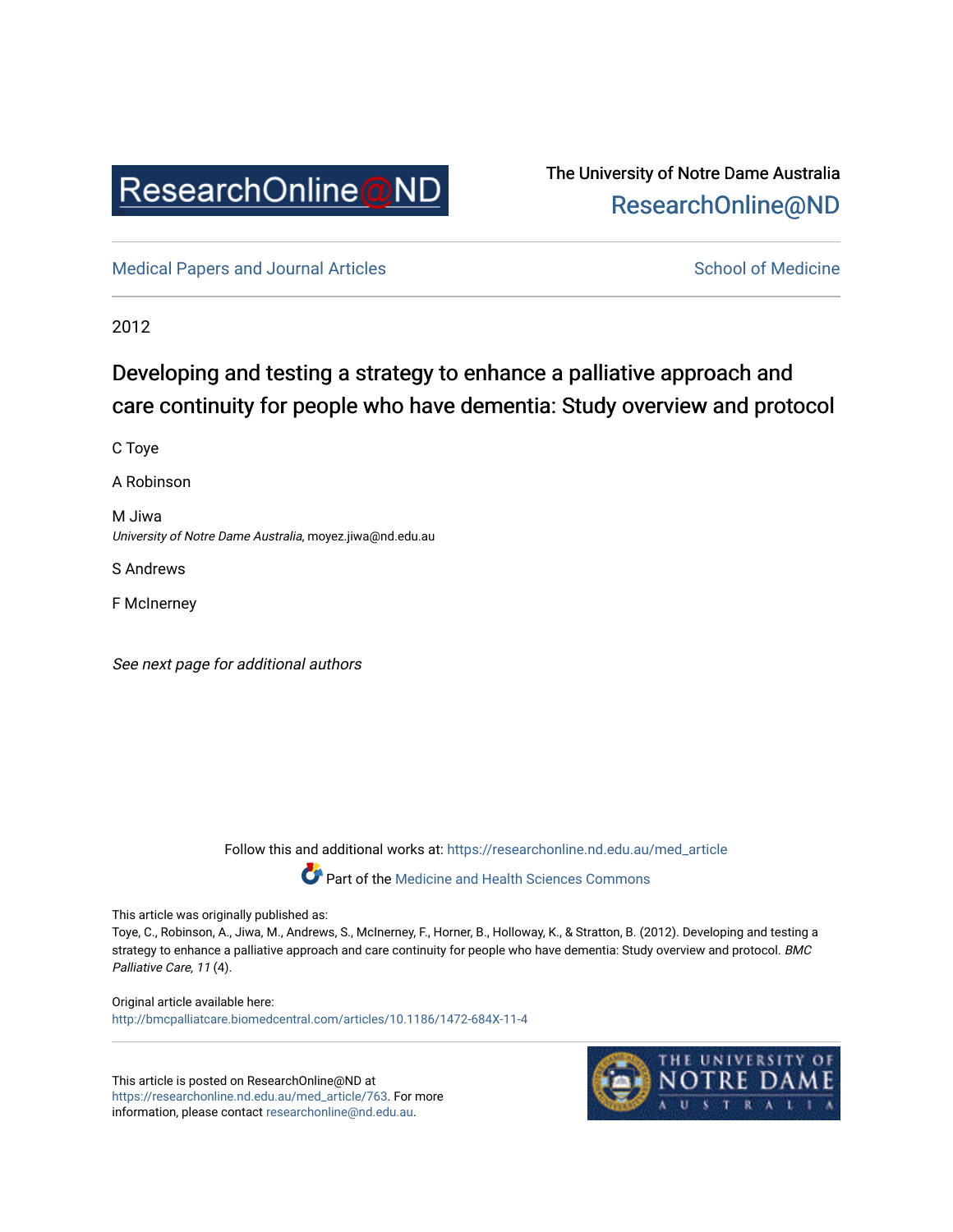# Authors

C Toye, A Robinson, M Jiwa, S Andrews, F McInerney, B Horner, K Holloway, and B Stratton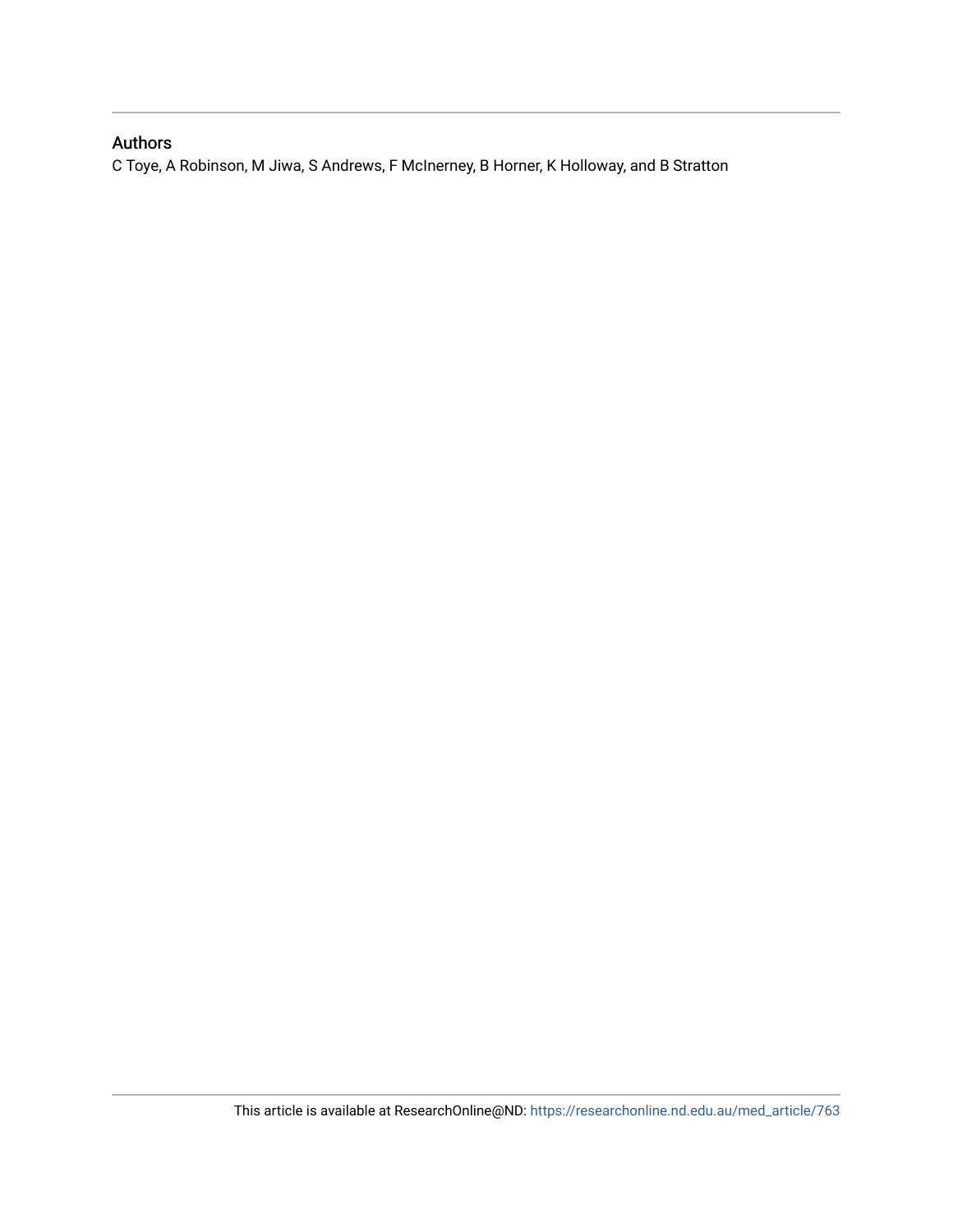This article is distributed under the terms of the Creative Commons Attribution 2.0 Generic license (CC BY 2.0), which permits unrestricted use, distribution, and reproduction in any medium, provided the original work is properly cited. See: <https://creativecommons.org/licenses/by/2.0/>

This article was originally published in *BMC Palliative Care* available at: <http://bmcpalliatcare.biomedcentral.com/articles/10.1186/1472-684X-11-4>

Toye, C., Robinson, A., Jiwa, M., Andrews, S., McInerney, F., Horner, B., Holloway, K., and Stratton, B. (2012) Developing and testing a strategy to enhance a palliative approach and care continuity for people who have dementia: Study overview and protocol. *BMC Palliative Care, 11*(4). doi: 10.1186/1472-684X-11-4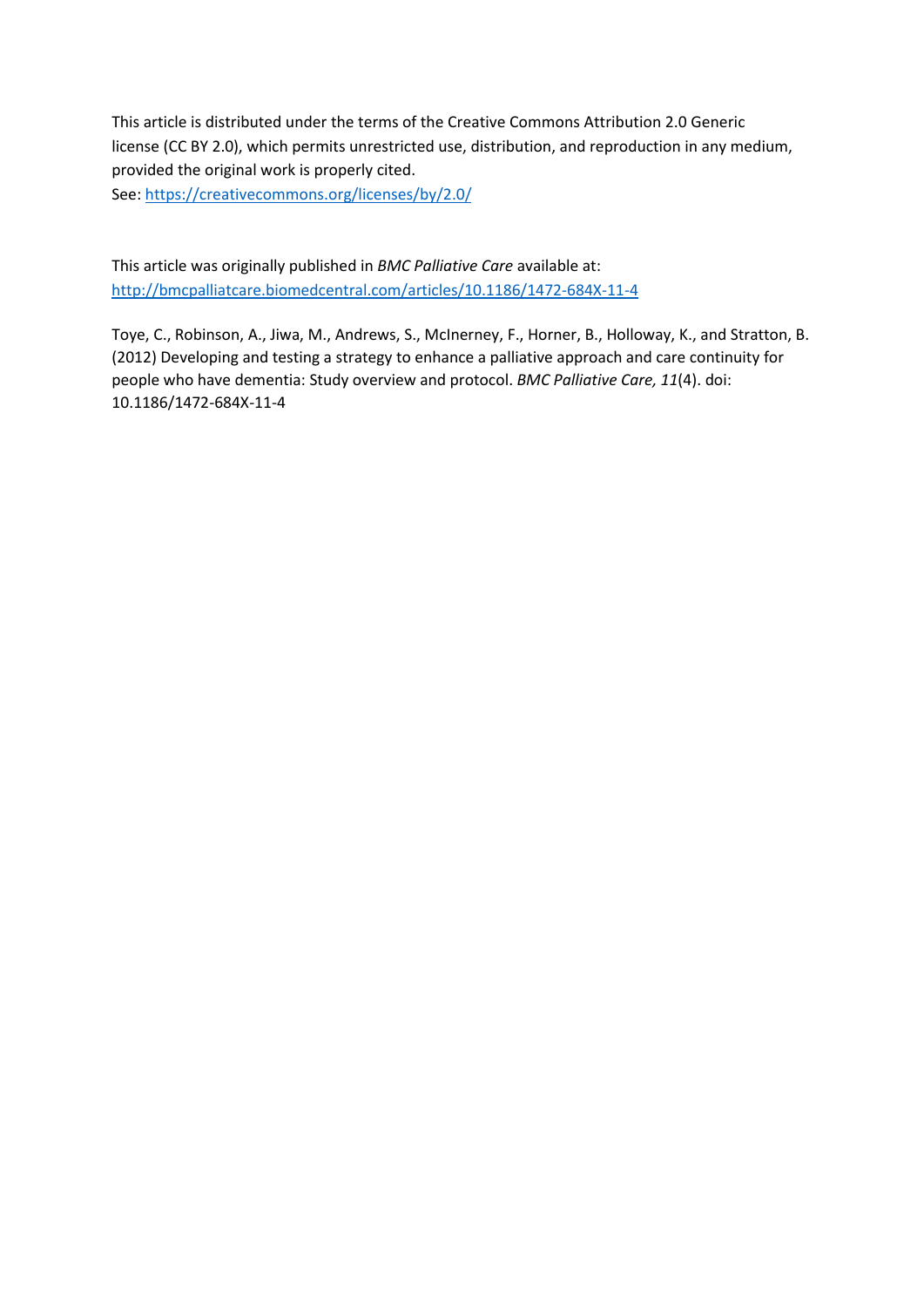# **STUDY PROTOCOL** CONTROL CONTROL CONTROL CONTROL CONTROL CONTROL CONTROL CONTROL CONTROL CONTROL CONTROL CONTROL CONTROL CONTROL CONTROL CONTROL CONTROL CONTROL CONTROL CONTROL CONTROL CONTROL CONTROL CONTROL CONTROL CONTR



# Developing and testing a strategy to enhance a palliative approach and care continuity for people who have dementia: study overview and protocol

Christine Toye<sup>1\*</sup>, Andrew L Robinson<sup>2</sup>, Moyez Jiwa<sup>3</sup>, Sharon Andrews<sup>4</sup>, Fran McInerney<sup>5</sup>, Barbara Horner<sup>6</sup> י<br>, Kristi Holloway<sup>7</sup> and Brigit Stratton<sup>8</sup>

# Abstract

Background: Typically, dementia involves progressive cognitive and functional deterioration, leading to death. A palliative approach recognizes the inevitable health decline, focusing on quality of life. The approach is holistic, proactive, supports the client and the family, and can be provided by the client's usual care team. In the last months of life, distressing symptoms, support needs, and care transitions may escalate. This project trialed a strategy intended to support a consistent, high quality, palliative approach for people with dementia drawing close to death. The strategy was to implement two communities of practice, drawn primarily from service provider organizations across care sectors, supporting them to address practice change. Communities comprised practitioners and other health professionals with a passionate commitment to dementia palliative care and the capacity to drive practice enhancement within partnering organizations.

Project aims were to document: (i) changes driven by the communities of practice; (ii) changes in staff/practitioner characteristics during the study (knowledge of a palliative approach and dementia; confidence delivering palliative care; views on death and dying, palliative care, and a palliative approach for dementia); (iii) outcomes from perspectives of family carers, care providers, and community of practice members; (iv) the extent to which changes enhanced practice and care continuity; and (v) barriers to and facilitators of successful community of practice implementation.

Methods/design: This action research project was implemented over 14 months in 2010/11 in metropolitan Perth, Western Australia and regional Launceston, Tasmania. Each state based community of practice worked with the researchers to scope existing practice and its outcomes. The research team compiled a report of existing practice recommendations and resources. Findings of these two steps informed community of practice action plans and development of additional resources. Change implementation was recorded and explored in interviews, comparisons being made with practice recommendations. Changes in staff/practitioner characteristics were evaluated using survey data. Findings from semi structured interviews and survey administration established outcomes from perspectives of family carers, care providers, and community of practice members. Consideration of processes and outcomes, across the two state based settings, informed identification of barriers and facilitators. Community of practice reflections also informed study recommendations.

Keywords: Dementia, Palliative care, Evidence translation, Action research

\* Correspondence: [c.toye@curtin.edu.au](mailto:c.toye@curtin.edu.au)

<sup>1</sup>School of Nursing & Midwifery, Curtin Health Innovation Research Institute, Curtin University, GPO BOX U1987, Perth, WA 6845, Australia

Full list of author information is available at the end of the article



© 2012 Toye et al; licensee BioMed Central Ltd. This is an Open Access article distributed under the terms of the Creative Commons Attribution License [\(http://creativecommons.org/licenses/by/2.0](http://creativecommons.org/licenses/by/2.0)), which permits unrestricted use, distribution, and reproduction in any medium, provided the original work is properly cited.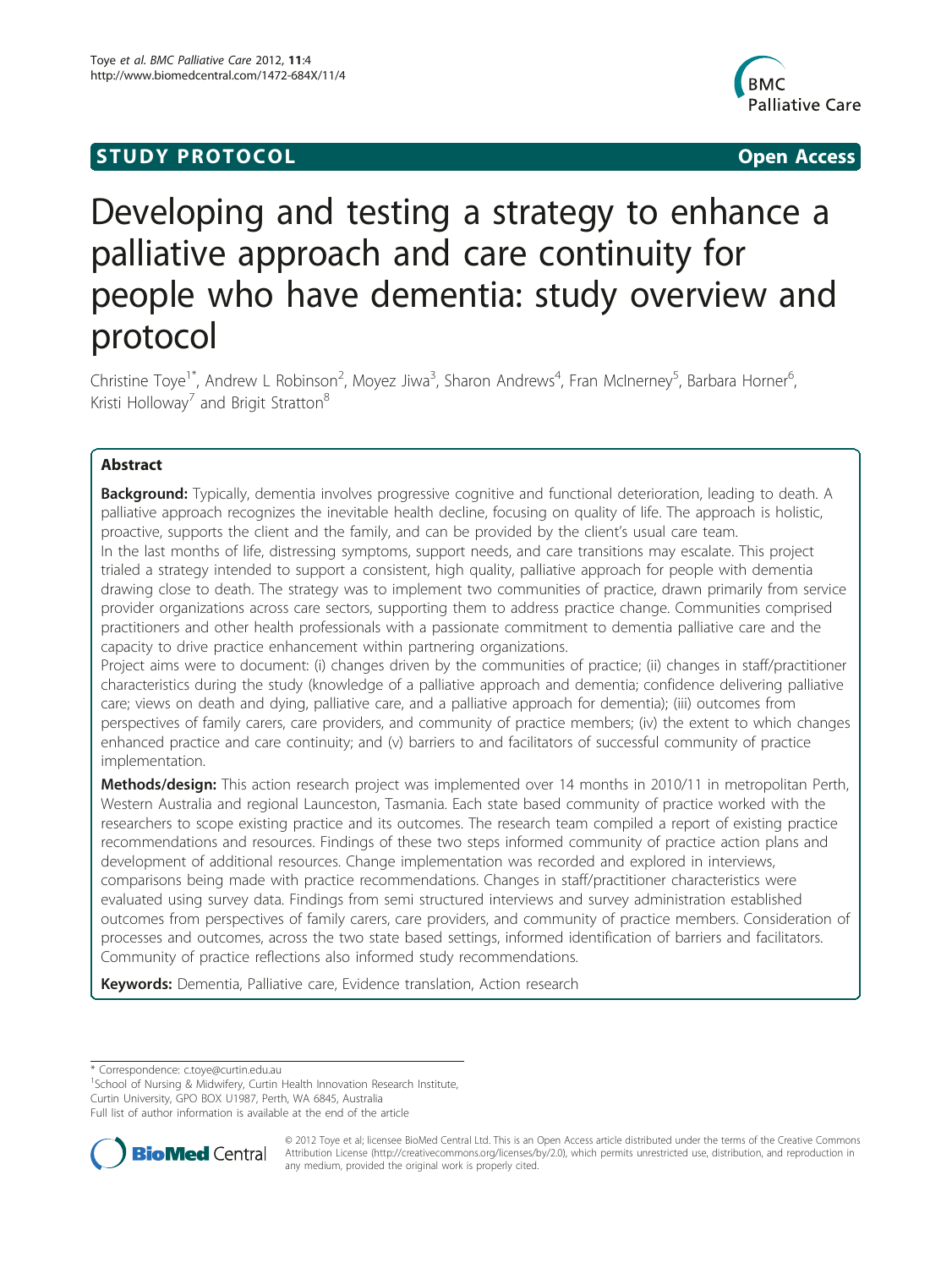### Background

Dementia is a syndrome resulting from changes in the brain caused by a variety of disease processes [\[1](#page-10-0)]. Typically, dementia is progressive and life limiting, with memory and cognition affected and a resultant deterioration in functional status [[2\]](#page-10-0). The dementia 'journey' generally extends over at least several years, with disability gradually increasing. Towards the end of life, total dependency is likely; mobility, understanding, and communication become severely compromised and nutrition and hydration are problematic [[3\]](#page-10-0). Pain may be experienced from concurrent illness/disease or because of immobility (eg, from contractures or pressure ulcers) [[2\]](#page-10-0); agitation is common, with the trigger for this sometimes difficult to determine [[4](#page-10-0)]; and infections are considered inevitable [\[2](#page-10-0)].

Globally, numbers of people with dementia are increasing because the prevalence of dementia increases with age and many nations are experiencing population ageing [[1\]](#page-10-0). In Australia, projections indicate an increase from 257,275 people with dementia in 2010, to 1,130,691 people in 2050 [[5\]](#page-10-0). In this country, people with care needs resulting from dementia may be supported to remain at home via the delivery of care packages or they may live in Residential Care Homes (RCHs), known in Australia as Residential Aged Care Facilities. Implementing palliative care is recommended in life limiting conditions in both community based aged care services [\[6](#page-10-0)] and RCHs [[7](#page-10-0)]. Data from 2008/9 highlight the importance of these recommendations; in this period, 20% of dementia specific, high level, home care package recipients died [[8\]](#page-10-0) and the mean length of stay for those living in RCHs (approximately 60% of whom have a dementia diagnosis) was just 147 weeks, with 88% of separations occurring because of death [[9\]](#page-10-0).

Palliative care is recommended for both malignant and non-malignant life limiting disease; it is delivered by a multidisciplinary team and is holistic, aiming to enhance quality of life and death, attempting neither to lengthen or shorten life, and supporting the family [\[10\]](#page-10-0). Specialist palliative care services are traditionally tailored to meet the needs of cancer patients [[11](#page-10-0)], but a palliative approach adheres to the same key tenets and can be delivered on a needs basis by the generalist or aged care team throughout any life limiting conditions, including dementia [[7\]](#page-10-0). Support from specialist palliative care is provided when needed [\[7\]](#page-10-0).

Evidence based guidelines for a palliative approach in community settings [[6\]](#page-10-0) and in RCHs [[7\]](#page-10-0) were published by the Australian Government in 2011 and 2006 respectively. However, how a high quality palliative approach may be consistently addressed within and across community, residential, and acute care settings is a topic meriting further attention. Our project addressed this issue for people with dementia whose health was deteriorating towards the end of life, and who, therefore, were at particular risk of moving across care sectors (eg, from home to hospital and then into residential care) and receiving care from multiple providers (due to additional service visits or because of transfers). Our strategy was to implement a supported Community of Practice (CoP) drawn from service providers in each of two Australian states, Western Australia and Tasmania. A CoP is defined by Etienne Wenger as a group of clinicians with a common concern, problem, or passion. CoP members can enhance their knowledge and expertise through ongoing interaction, given that learning then becomes a social experience [[12](#page-10-0)]. Instigating CoPs has therefore been promoted as a catalyst for change in facilitating the uptake of evidence among clinicians [[13](#page-10-0)].

Project aims were to document: (i) changes driven by the communities of practice to improve the delivery of a palliative approach for people with dementia drawing close to death; (ii) changes in partner organizations' staff/practitioner characteristics during the study (their knowledge of a palliative approach and dementia; confidence delivering palliative care; views on death and dying, palliative care, and a palliative approach for dementia); (iii) outcomes from perspectives of family carers, care providers, and community of practice members; (iv) the extent to which changes enhanced practice and care continuity; and (v) barriers to and facilitators of successful CoP implementation. The project was undertaken over 14 months, across 2010 and 2011.

#### Methods/design

The study employed Action Research (AR), which aims to foster participants' engagement in the research process, facilitating the understanding of issues of those involved in, and affected by, the research [\[14](#page-10-0)]. AR proceeds through a helical spiral of planning, action, data collection, analysis, and critical reflection and several cycles may be needed to address the problem or issue under investigation [[15\]](#page-10-0). Change may occur across multiple levels, evidencing as improvements in practice [[16\]](#page-10-0); in this project, improvements were sought in the care of people with dementia drawing close to death. Change may also be demonstrated in enhanced professional relationships and changes in understanding, which, in turn, may lead to changes in the language practitioners use to describe their situations [[15](#page-10-0)]. To create sustainable change, action plans must be appropriate, attainable, and reflect consensus [[15\]](#page-10-0); a core methodological imperative is also to document the process of change [\[15](#page-10-0)].

A key strategy of AR is to form an Action Research Group (ARG). By working through the AR spiral, ARG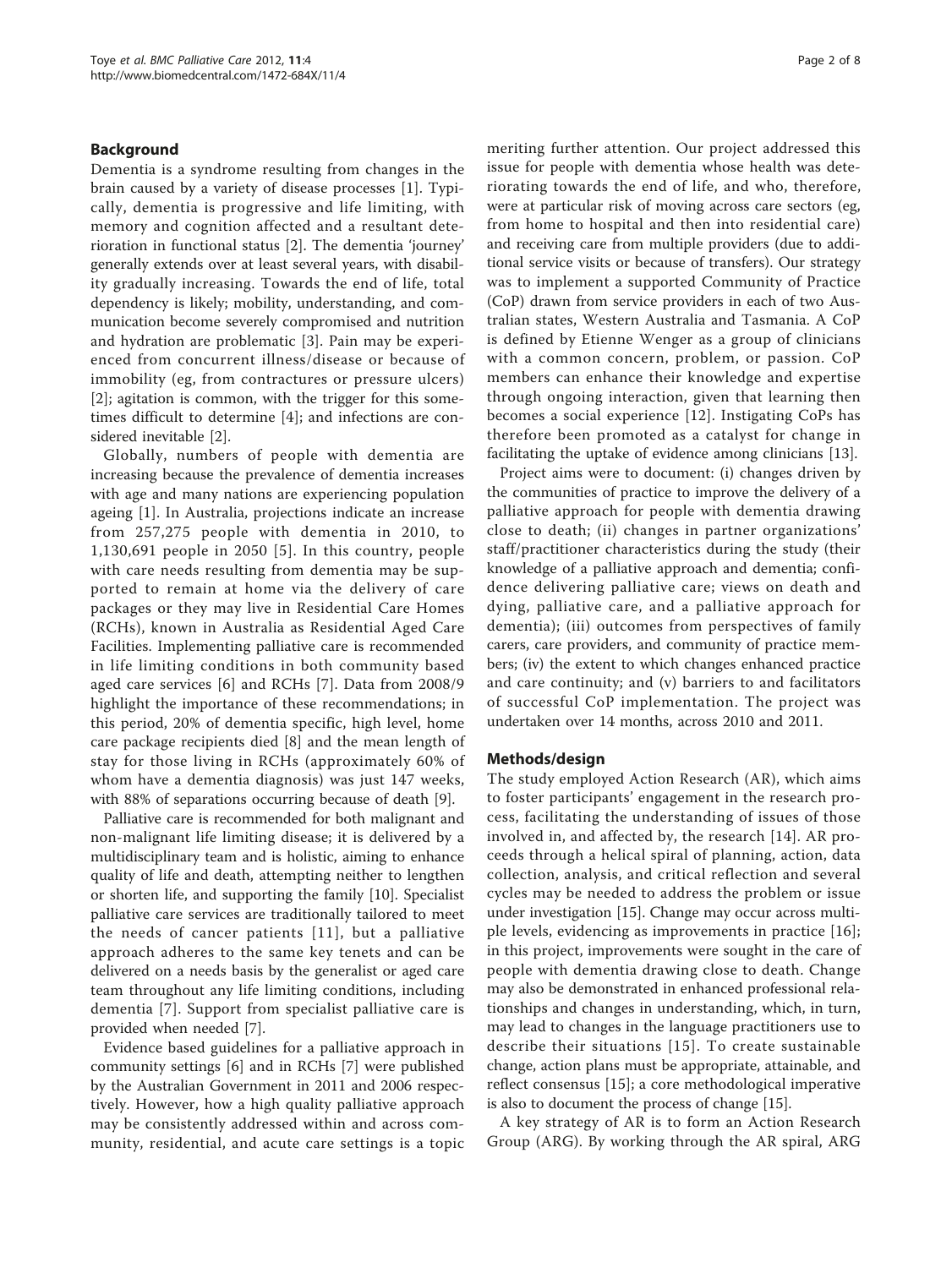members drive change [\[14](#page-10-0)] and the imperative to foster a collaborative ethic within the group is central to facilitating change [\[17\]](#page-10-0). Collaboration is evident in shared processes of data collection and analysis, reflection on the data, and action planning and implementation [\[18](#page-10-0)]. Collaboration also manifests in shared reflection on action and evaluative processes [[18\]](#page-10-0). As such, involved practitioners take a key role in driving a process of collaborative inquiry [[19\]](#page-10-0) because AR aims to place enquiry and decision making processes in the hands of those whose practice is being examined. AR is therefore the preferred method when people want to better understand and improve their situation [[17](#page-10-0)].

In our study, the CoPs in each state constituted the ARGs, which identified problems and drove a change agenda; this was facilitated by the research team, which worked concurrently to build capacity within the CoPs to engage with the AR process. A Reference Group (RG) was also established in each state to advise on and monitor the CoPs' progress in exploring the issues and facilitating change, and to bring additional expertise to the process. Although each CoP operated slightly differently due to the variable practice settings of participants, professional groups involved, and group dynamics, both CoPs operationalized the principles underpinning AR. Both CoPs worked through a series of phases that included mini-cycles of activity, with specific activities varying between the two States. Common phases were: (a) establishing the CoPs and conducting reconnaissance to inform CoP decision making, (b) CoP identification of and reflection upon key practice issues, (c) the CoPs' development and implementation of action plans for practice enhancement, and (d) evaluations informing CoP reflection upon changes made and subsequent outcomes. The AR process does not end abruptly [[20\]](#page-10-0) and additional cycles of action were anticipated after the formal end of the project.

## Study populations and settings

Our study's 'target group' comprised people with dementia who were drawing close to death, and who were receiving services from partnering service providers. We used criteria for dementia documented by the American Psychiatric Association [[21\]](#page-10-0) and targeted those with advanced dementia as well as those with an earlier stage of dementia plus either another advanced chronic disease known to be life limiting, multiple co morbidities likely to limit life, or frailty (as defined by Fried and colleagues) [[22\]](#page-10-0).

The diagnosis of dementia was accepted when this had been documented by a physician or verbally confirmed by health care staff with a physician. Such a diagnosis was also accepted when family or staff reported that the person had dementia, combined with staff

evaluation that the person's status fitted within the Functional Assessment Staging Tool's (FAST) stages 3 to 7 [\[23](#page-10-0)]. Because cognitive impairment scale scores of the Psychogeriatric Assessment Scales [[24\]](#page-10-0) (PAS) are routinely documented for those receiving aged care services in Australia, and high scores are a reliable indicator of dementia [[24](#page-10-0)], we considered these as well. Therefore, a diagnosis of dementia was also accepted when family or staff reported that the person had dementia and the PAS cognitive impairment score was 10 or greater.

People with dementia were considered to be 'drawing close to death' when death in the next 6 months would not be surprising to the clinicians providing their care. Such an approach is consistent with Lynn's recommendations regarding when to address end of life care planning for this population group, given the subtle changes that may signal a final health decline [[11](#page-10-0)].

Because of the health status of our 'target group', we did not aim to collect data from these individuals. Instead, we collected data from the CoP members and from the following groups of those providing care:

1. Current and bereaved family carers (relatives or very close friends of the person with dementia) whom staff would normally contact regarding care related decision making, and who had been involved with care or support at least monthly on average during the previous three months/last three months of the person's life.

2. Professional practitioners, defined as those making care related decisions; these might be nurses, allied health practitioners, physicians, or, in some situations, care managers.

3. Support workers, supervised by professional practitioners.

4. Key informants, drawn from a pool of staff with knowledge and experience of the relevant partner organizations and nominated by RG members.

Settings involved in our study were wherever care was provided to our target group of clients, or support was provided to their family carers, by partnering organizations; they included hospital wards, RCHs, general practitioners' surgeries, support group venues, and clients' own homes. These settings were located within the two, contrasting, local areas: the South Eastern suburbs of metropolitan Perth (Western Australia's capital city of approximately 1.5 million people [[25](#page-10-0)], on this state's West coast) and Launceston (population approximately 71 thousand people [\[25\]](#page-10-0) in the North of Tasmania, an island state off the coast of South Eastern Australia).

## Protocol

Preliminary work established relationships with partner organizations and addressed issues including project governance, a communication plan, and the roles of RG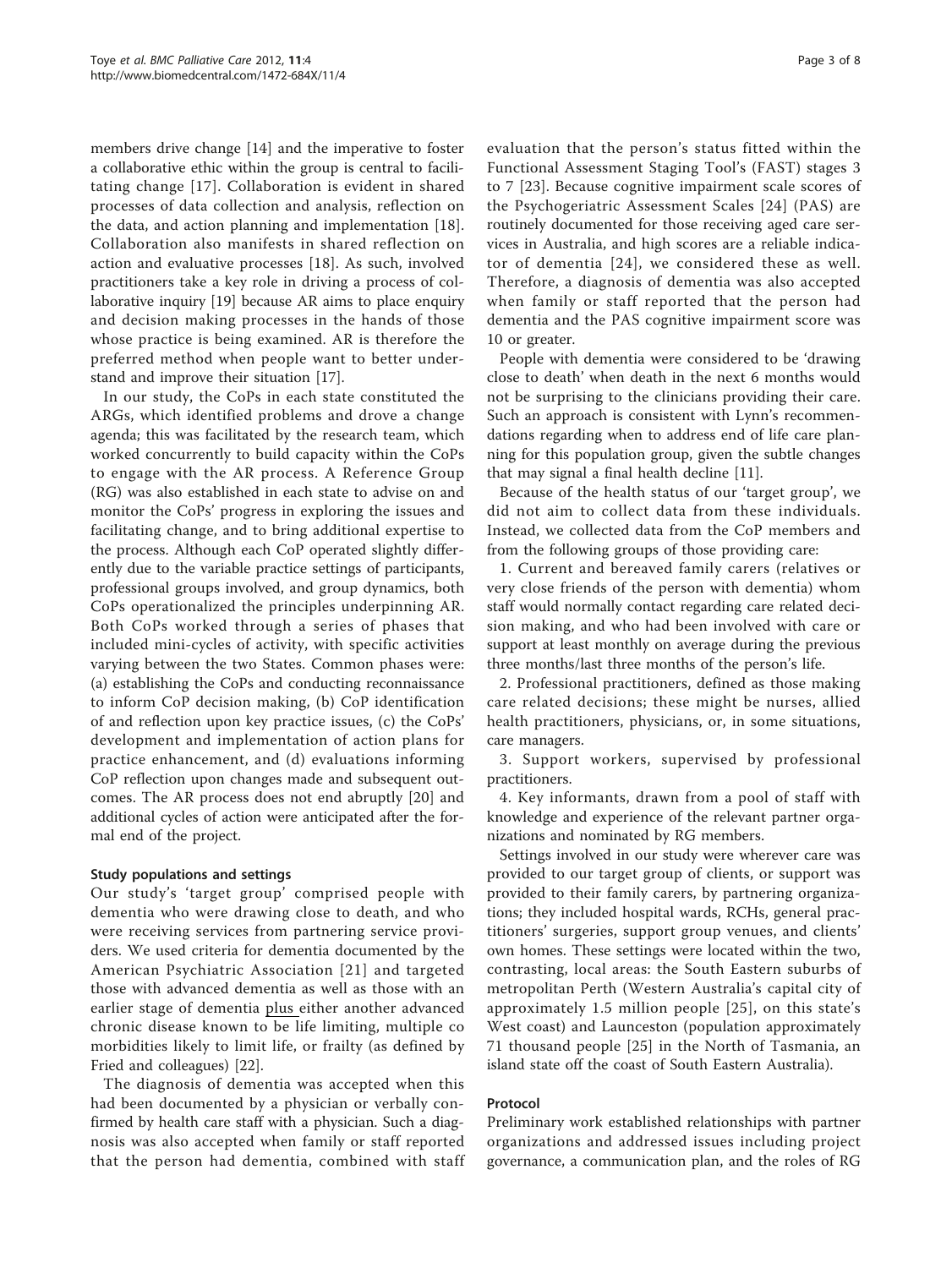and CoP members. RG members were drawn from partnering organizations to expand our understanding of these, or they contributed because of their key expertise (in dementia care, palliative care, general practice, pharmacy, or as consumer representatives).

Appropriate approvals were obtained from the Human Research Ethics Committees of Curtin University (HR41/2010), the University of Tasmania (H11217), and the Western Australian South Metropolitan Area Health Service (C/10/246). The research also complied with the World Medical Association's Declaration of Helsinki [[26\]](#page-10-0). All potential participants received detailed information about the study and written informed consent to participation was required before data were collected except when consent was implied by survey completion.

The four phases of the primary AR cycle common to both CoPs are outlined here. Throughout the project, CoP meetings were audiotape recorded with participants' consent. Processes were also logged by the research team to ensure that these could be accurately and comprehensively documented.

Phase I: Community of practice recruitment, reconnaissance CoP participants were recruited on the basis of their passion for implementing a palliative approach in dementia care and their capacity to drive practice enhancement; mainly they were employed by the partnering organizations but some were independent practitioners. Very few CoP members had prior experience of either working in a CoP or engaging with AR. In Western Australia, CoP members were recruited from relevant acute, community, and residential aged care providers, also from general practice; physicians, nurses, and care managers were included. In Tasmania, members were recruited from acute care settings, RCHs, family practices, and community dementia and palliative care organizations; medical, nursing, allied health, and psychology disciplines were included.

In this Phase, CoP members met regularly to consider issues of concern relevant to the project, participating in a series of reconnaissance meetings in which they shared experiences of their practice in caring for people drawing close to death with dementia. During this process, they identified capacity deficits within the CoPs and/or among service providers with respect to knowledge and understandings of dementia and care processes.

Concurrently, the identification of resources to support best practice was undertaken by the research team via an extensive literature and document search. A key aim of the search for practice guidance was to obtain rigorously developed and up to date practice guidelines in the relevant areas, particularly those comprising 'dementia specific' recommendations. From findings, a comprehensive list was compiled of practice recommendations and other resources suitable for supporting the

provision of palliative dementia care. Reports of findings were provided to CoP and RG members.

Describing current practice and its outcomes, plus relevant practitioners' characteristics, was a collaborative effort between CoP members and the research team in each State; it was also supported by the RG. This step was crucial to establish a "multi-faceted baseline" [\[27\]](#page-10-0) to map current practice. Table [1](#page-7-0) summarises data collection and analysis for the study.

In this Phase, as shown in Table we collected data across the relevant partner organization practice settings from:

• key informants, supplemented by a document audit, to obtain a description of current practice and its outcomes;

• professional practitioners, to ascertain their confidence in delivering palliative care and their views on death and dying, palliative care, and palliative care for dementia; and

• current and bereaved family carers, to obtain their perspectives of care and support and its outcomes.

Reports were again provided to the CoP members and RG members/partner organizations. These reports included a brief review of the extent to which practice was consistent with the previously identified best practice recommendations. Comparisons of findings among organizations in the same local areas facilitated understandings of care continuity. The reconnaissance therefore informed the CoPs' reflections upon the needs for change.

#### Phase II: Identifying and reflecting upon the issues

Over subsequent meetings, CoP members in each State critically reflected upon the reports provided in Phase I and refined their understandings of key issues of concern identified during the reconnaissance meetings. Collaborative engagement with the research team grew, ensuring that CoP members' knowledge and expertise were central to identifying potential areas of action and change. Consistent with AR, such an approach also facilitated ownership of the data and change processes.

Methods used to facilitate engagement varied between the two CoPs. Meetings in Perth were facilitated using strategies to promote rapid decision making dominated by passionate commitment. Strategies in Launceston emphasized a more critically reflective and information seeking approach. In both States, this step generated a list of 'issues of concern' for consideration as areas in which actions might be undertaken during the project.

## Phase III: Planning and taking action

From their involvement in the Phase II activities, the CoP members' knowledge of practice, capacity, and related outcomes informed their plans for change (action plans) and led them to identify the resources they would need to implement these plans. Resources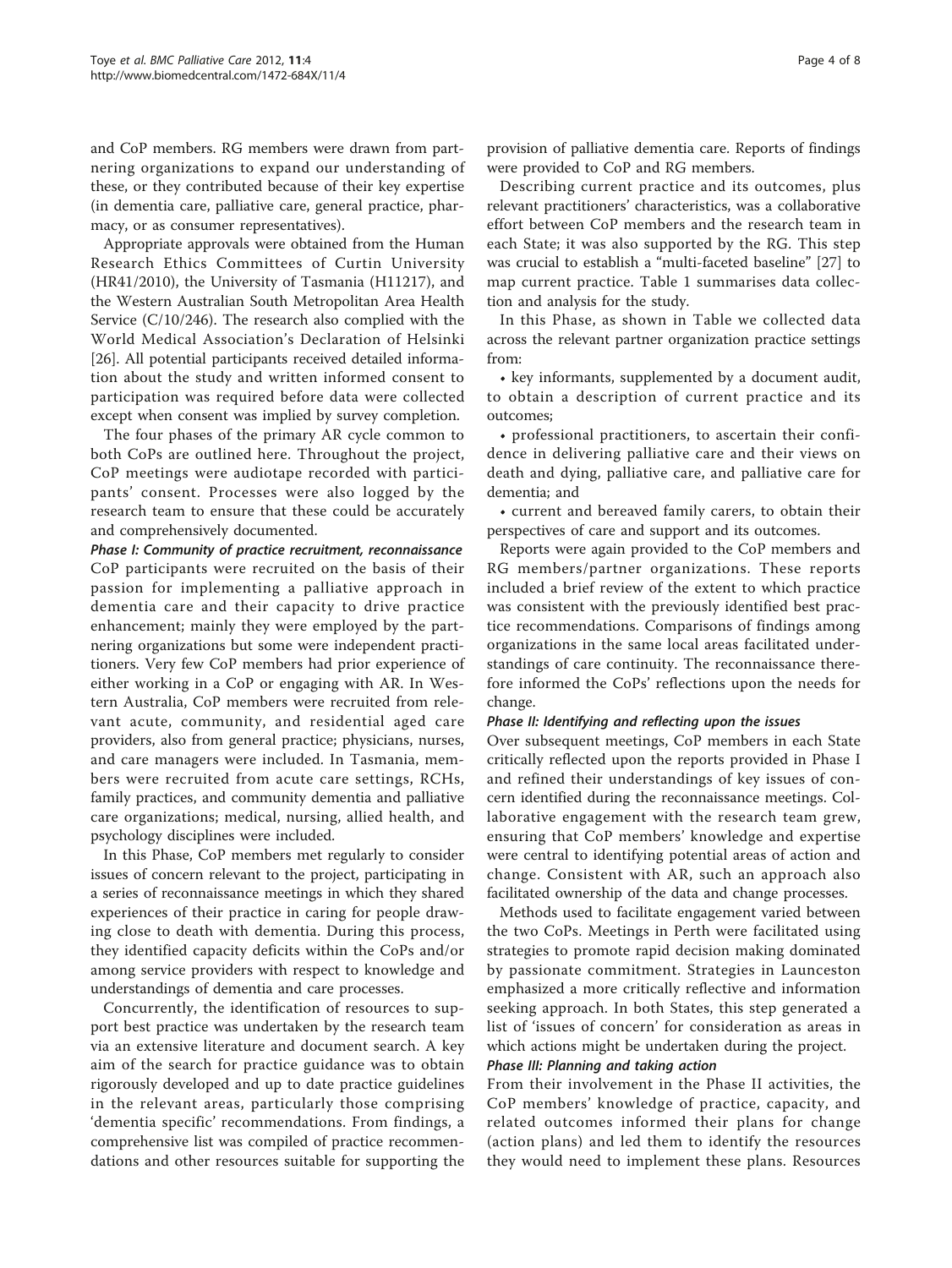## <span id="page-7-0"></span>Table 1 Data collection and analysis

| Study objective                                                                                                                                                                        | Participants                                                                                                                                                                           | <b>Tools</b>                                                                                                                                                                                                                           | Phase                                                                     | Protocol                                                                                                                                                                                                                                                                                                                                                                                                                                                                                                                                                                                                                                                                                           | <b>Analysis</b>                                                                                                                                                                                                                                                                                                                                                                                                               |
|----------------------------------------------------------------------------------------------------------------------------------------------------------------------------------------|----------------------------------------------------------------------------------------------------------------------------------------------------------------------------------------|----------------------------------------------------------------------------------------------------------------------------------------------------------------------------------------------------------------------------------------|---------------------------------------------------------------------------|----------------------------------------------------------------------------------------------------------------------------------------------------------------------------------------------------------------------------------------------------------------------------------------------------------------------------------------------------------------------------------------------------------------------------------------------------------------------------------------------------------------------------------------------------------------------------------------------------------------------------------------------------------------------------------------------------|-------------------------------------------------------------------------------------------------------------------------------------------------------------------------------------------------------------------------------------------------------------------------------------------------------------------------------------------------------------------------------------------------------------------------------|
| To document changes made.                                                                                                                                                              | Key informants from study<br>settings.                                                                                                                                                 | Interview schedule and<br>demographic details<br>questionnaire.                                                                                                                                                                        | I and IV                                                                  | Volunteers were recruited from staff<br>members nominated by the<br>organization specific RG member<br>because of their knowledge of the<br>organization. Semi structured, audio<br>taped, individual interviews describing<br>current practice and education were<br>conducted; demographic details were<br>obtained at interview and interviews<br>were supplemented with a document<br>audit. Phase I data documented<br>practice at baseline. In Phase IV, we<br>obtained reports of changes<br>implemented during the project.                                                                                                                                                                | Responses from interviews and audits<br>were tabulated under category<br>headings. Demographic details were<br>summarized for groups.                                                                                                                                                                                                                                                                                         |
| To document changes made.                                                                                                                                                              | Organized by CoP members.                                                                                                                                                              | Logs to record changes in<br>education and practice.                                                                                                                                                                                   | $\vert\vert\vert$                                                         | Numbers were recorded of staff/family<br>carers/people with dementia included<br>in each change made.                                                                                                                                                                                                                                                                                                                                                                                                                                                                                                                                                                                              | Summary statistics.                                                                                                                                                                                                                                                                                                                                                                                                           |
| To document changes in staff/<br>practitioners' confidence with<br>delivering palliative care; views<br>on death/dying, palliative care,<br>and a palliative approach for<br>dementia. | Professional practitioners in<br>included settings.                                                                                                                                    | Palliative Care Providers'<br>Evaluation Tool, from Eagar and<br>associates' Palliative Care<br>Evaluation Toolkit [28] plus<br>dementia specific questions.<br>Demographic details form.                                              | I and IV                                                                  | Staff lists were obtained from partner<br>organizations. A coded questionnaire<br>was delivered to each staff member<br>for return into a locked box. The box<br>was emptied by the research team. In<br>this way, we obtained baseline data<br>and post intervention data. This data<br>was entered into a database using<br>IBM's Statistical Package for the Social<br>Sciences (SPSS).                                                                                                                                                                                                                                                                                                         | Paired statistical comparisons were<br>undertaken of individual item scores<br>(Phase I versus Phase IV). Demographic<br>details were summarized for groups<br>and facilitated inter-group<br>comparisons.                                                                                                                                                                                                                    |
| To document changes in<br>practitioners' knowledge of a<br>palliative approach and<br>dementia.                                                                                        | Professional practitioners<br>attending relevant education<br>sessions in included settings.                                                                                           | Dementia Knowledge<br>Assessment Tool<br>(Version 2) <sup>a</sup> . Palliative Approach<br>Questionnaire <sup>b</sup> Demographic<br>details (if not already known).                                                                   | III (data<br>collection)<br>and IV<br>(analysis).                         | Coded questionnaires were<br>administered and collected by the<br>research team before and after<br>relevant education sessions.                                                                                                                                                                                                                                                                                                                                                                                                                                                                                                                                                                   | We carried out paired pre-post<br>education statistical comparisons of<br>summed scores and individual item<br>scores. Demographic details were<br>summarized for groups and facilitated<br>inter-group comparisons.                                                                                                                                                                                                          |
| To document outcomes from<br>the perspective of family carers.                                                                                                                         | Family carers of people drawing<br>close to death with dementia<br>(included settings). Bereaved<br>family carers of people who had<br>died with dementia (also<br>included settings). | Satisfaction With Care<br>at the End of Life in Dementia<br>(SWC-EOLD) scale [29].<br>Demographic details form.<br>Interview schedule.<br>Questionnaires requesting<br>feedback on practice changes/<br>new resources (Phase IV only). | I - current<br>and<br>bereaved<br>carers.<br>$IV -$<br>current<br>carers. | Recruitment was via a letter of<br>invitation sent out by the staff of the<br>partnering organization. Interviews<br>were generally face to face but some<br>were conducted over the telephone.<br>Interviews addressed practice and<br>associated outcomes for clients and<br>families; all were audiotape recorded<br>and transcribed. The SWC-EOLD [29]<br>was administered during the interview.<br>Phase I obtained baseline data. In<br>Phase IV, obtaining post intervention<br>data, the letter of invitation was<br>accompanied by a feedback<br>questionnaire and demographic<br>details form. Feedback data and<br>accompanying demographic data<br>were entered into an SPSS database. | Using QSR International's NVivo<br>software to support categorization of<br>qualitative data, thematic analysis was<br>carried out by the interviewer and an<br>experienced researcher. Demographic<br>details and SWC-EOLD data were<br>incorporated in reports of qualitative<br>findings. Feedback and accompanying<br>demographic data were summarized<br>using descriptive statistics. Comments<br>were also summarized. |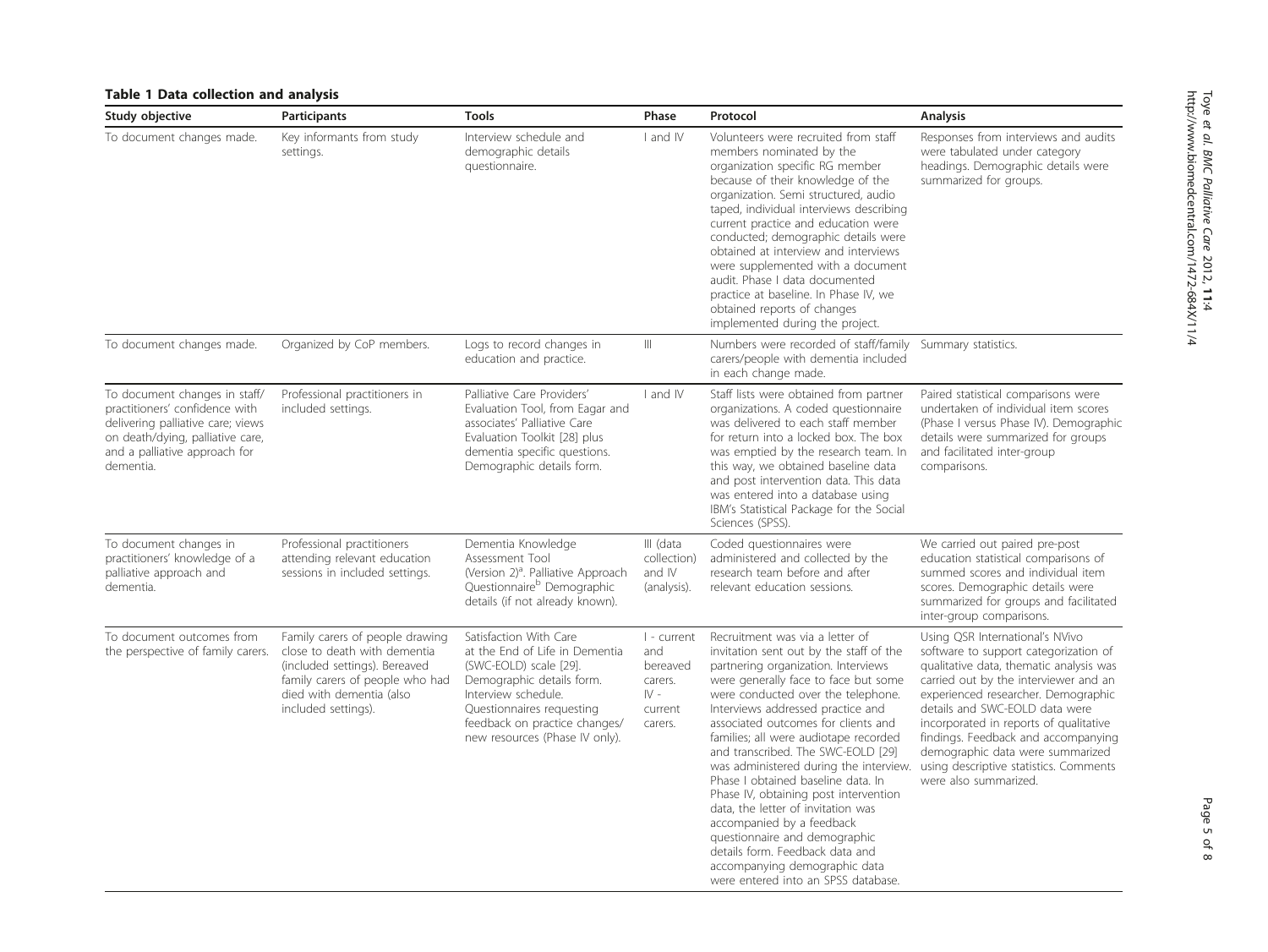|  |  |  |  |  |  | Table 1 Data collection and analysis (Continued) |
|--|--|--|--|--|--|--------------------------------------------------|
|--|--|--|--|--|--|--------------------------------------------------|

| To document outcomes from<br>the perspective of care<br>providers.                   | Professional practitioners and<br>support workers (included<br>settings) | Feedback questionnaires and<br>items.                                                                                                                               | III and IV             | Feedback questionnaires were<br>provided for all staff attending<br>education sessions. Items were also<br>added to the Phase IV survey of<br>professional practitioners requesting<br>feedback on changed protocols and<br>new resources.                                                                                                          | We calculated descriptive statistics and<br>any comments were summarized.                                                                                                                                                                                                                                                                                                            |
|--------------------------------------------------------------------------------------|--------------------------------------------------------------------------|---------------------------------------------------------------------------------------------------------------------------------------------------------------------|------------------------|-----------------------------------------------------------------------------------------------------------------------------------------------------------------------------------------------------------------------------------------------------------------------------------------------------------------------------------------------------|--------------------------------------------------------------------------------------------------------------------------------------------------------------------------------------------------------------------------------------------------------------------------------------------------------------------------------------------------------------------------------------|
| To document outcomes from<br>the perspective of care<br>providers.                   | Key informants (included<br>settings).                                   | Interview schedule.                                                                                                                                                 | I and IV               | Key informant interviews included<br>questions addressing outcomes of<br>practice at baseline (Phase I) and after<br>change was implemented (Phase IV).                                                                                                                                                                                             | Relevant responses from interviews<br>were categorized.                                                                                                                                                                                                                                                                                                                              |
| To document outcomes from<br>the perspective of CoP<br>members.                      | All consenting CoP members.                                              | Interview schedule.<br>Demographic details form.<br>Capacity Building Checklist from<br>Eagar and associates' Palliative<br>Care Evaluation Toolkit [28].           | $\mathsf{IV}$          | Recruitment was via a letter of<br>invitation sent out by the research<br>team. Interviews were individual and<br>face to face. The checklist was<br>completed at the start of the<br>interview. Thereafter, all interviews<br>were audiotape recorded and<br>transcribed. Data from the checklist<br>were entered in to an SPSS database.          | Using the NVivo software program to<br>support categorization of data,<br>thematic analysis was carried out by<br>the interviewer and an experienced<br>researcher. This analysis provided<br>descriptions of CoP members'<br>perceptions of processes and their<br>outcomes. Checklist data were<br>summarized using descriptive statistics.                                        |
| To document the extent to<br>which changes enhanced<br>practice and care continuity. | Research team.                                                           | Reports detailing practice<br>recommendations (Phase I),<br>practice at baseline and its<br>outcomes (Phase I), and<br>changed practice and outcomes<br>(Phase IV). | $\mathsf{I}\mathsf{V}$ | Overall reporting by the research team<br>examined changes in education,<br>practice, and outcomes, comparing<br>practice changes across sectors and<br>with practice recommendations.                                                                                                                                                              | Enhanced practice was viewed as that<br>which aligned more closely with<br>practice recommendations and/or led<br>to improved outcomes.<br>A more consistent approach across<br>sectors that aligned with practice<br>recommendations was regarded as<br>enhancing care continuity.                                                                                                  |
| To document barriers to/<br>facilitators of CoP<br>implementation.                   | Research team and CoP<br>members.                                        | Process log and audiotape<br>recordings of CoP meetings.<br>CoP interview scheduling also<br>facilitated critical reflection by<br>CoP members.                     | All.                   | Processes were logged throughout<br>the project by the project officers in<br>the two states. Logging included<br>recording each CoP meeting's aim<br>and outcomes, along with field notes.<br>With the consent of CoP members.<br>CoP meetings also were audiotape<br>recorded. CoP interviews included<br>reference to barriers and facilitators. | A table of barriers to and facilitators of<br>CoP implementation was constructed<br>from these data. A summary of<br>process and contextual differences<br>between the project's implementation<br>in each state and subsequent<br>outcomes was also synthesized by the<br>research team and investigators; this<br>informed an overall description of<br>barriers and facilitators. |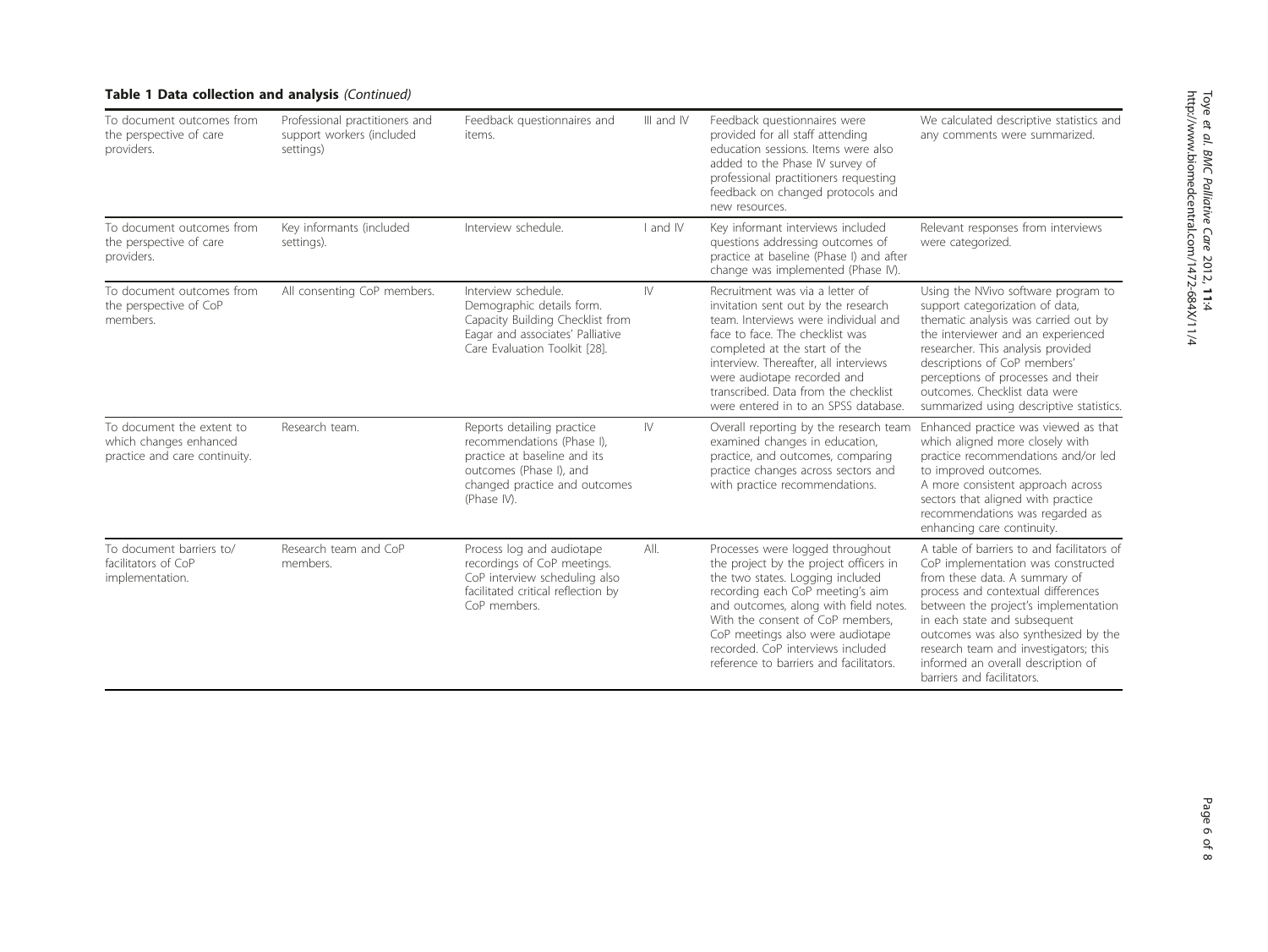were developed or modified from existing sources in a collaborative effort that involved extensive input from the Perth based CoP and research team members in particular. CoP members in each State also liaised with relevant staff in the partner organizations to enlist their support.

Facilitated meetings were held monthly to support the CoPs as they implemented their action plans in an effort to bring about the desired changes in practice, using the resources that had been developed. In Perth, CoP members liaised with colleagues in the workplace to form new, local, organizational CoPs that would champion change. In Launceston, based upon their areas of expertise, CoP members identified and then formed partnerships with relevant service providers in sub groups charged with responsibility to refine and implement action plans. Changes in education were also addressed, with knowledge change measured and feedback obtained; logging of changes in both practice and education also occurred throughout this time period (see Table [1\)](#page-7-0).

#### Phase IV: Evaluation and critical reflection

At the end of the project, as shown in Table [1,](#page-7-0) final evaluations of changes made and their outcomes were undertaken by members of the research team in collaboration with CoP members. Consistent with the baseline evaluations undertaken in Phase I, we collected data across settings from:

• key informants, to obtain organizational perspectives of changed practice and its outcomes;

• professional practitioners, to ascertain changes in confidence and views plus their ratings of the new practices, education, and resources; and

• family carers, to obtain perspectives of care, support, and outcomes, with particular reference to the newly introduced practices and resources.

We also interviewed CoP members to ascertain their perspectives, including their views of changes in organizational capacity brought about by the project (again shown in Table [1\)](#page-7-0). Reports summarizing findings for individual organizations (educational and practice changes achieved and their outcomes) were presented to CoP members, RG members, and partner organizations.

The overall project report also addressed the extent to which practice changes implemented enhanced care and care continuity and barriers to and facilitators of successful CoP implementation. Critical reflection upon the project and its outcomes by CoP members helped to inform the discussion included in this report. Recommendations addressed any need for additional cycles of the research process and for ongoing practice, the establishment of CoPs in future practice change initiatives, and further research in this area.

#### Page 7 of 8

#### Summary

This project was conducted in two, contrasting, geographical locations and an AR methodology was employed when implementing a strategy designed to enhance care for people drawing close to death with dementia. In each location, a CoP was recruited that included members drawn from across care sectors and disciplines; each CoP then identified and drove changes aimed at enhancing a palliative approach for this population group. Changes in education, practice, and outcomes were evaluated; facilitators of and barriers to successful CoP implementation were also assessed. Future papers will provide details of all the actions planned and implemented by each CoP.

#### Acknowledgements

The project Developing and testing a strategy to enhance a palliative approach and care continuity for people who have dementia was funded by the Australian Government Department of Health and Ageing through the National Palliative Care Program. Although academic leadership for this project was University based, the lead organization was Alzheimer's Australia Western Australia; Alzheimer's Australia Tasmania was also involved. We acknowledge the input of Professor Jenny Abbey into the design of this project. We also acknowledge Dr Sean Maher, Geriatrician and Reference Group member, for his input into definition of the study's inclusion/exclusion criteria. We acknowledge the numerous organizations partnering us for the project. In Western Australia (WA), these organizations included: Uniting Church Homes (WA) Southern Cross Care (WA) Inc. Alzheimer's Australia (WA) Bentley Health Service, Department of Health (WA) Canning Division of General Practice Tasmania (Tas) partners were: One Care Limited Southern Cross Care (Tas) Inc. Alzheimer's Australia (Tas) Division of General Practice Northern Tasmania Inc. Launceston General Hospital, Tasmanian Department of Health and Human Services We also acknowledge three individuals who contributed to the Tasmanian Community of Practice in their capacity as independent specialist clinicians:

Dr Paul Hanson, General Practitioner, Newstead Medical, Launceston, Tasmania Ms Jenny Mayne, Nurse Unit Manager (recently retired), Community Dementia Team, Tasmanian Department of Health and Human Services.

Dr David Woods, Medical Specialist, Community Palliative Care North, Tasmanian Department of Health and Human Services.

#### Endnotes

The tools we used to measure changes in knowledge in health care professionals were:

a). The Dementia Knowledge Assessment Tool (Version 2), modified by Toye, Lester, Popescu, McInerney, Andrews, and Robinson in 2009 from the Dementia Knowledge Assessment Tool, a questionnaire developed with funding from the Australian Government to evaluate the (similarly funded) Dementia Care Essentials education program.

b). The Palliative Approach Questionnaire, developed by Andrews, Toye, McInerney, Leggett, and Robinson in 2010 from a tool designed for the doctoral work of the first author conducted in the University of Tasmania's School of Nursing and Midwifery; "Behind the Blue Door": Developing the practices of aged care staff around a palliative approach in a dementia special care unit.

#### Author details

<sup>1</sup>School of Nursing & Midwifery, Curtin Health Innovation Research Institute Curtin University, GPO BOX U1987, Perth, WA 6845, Australia. <sup>2</sup>School of